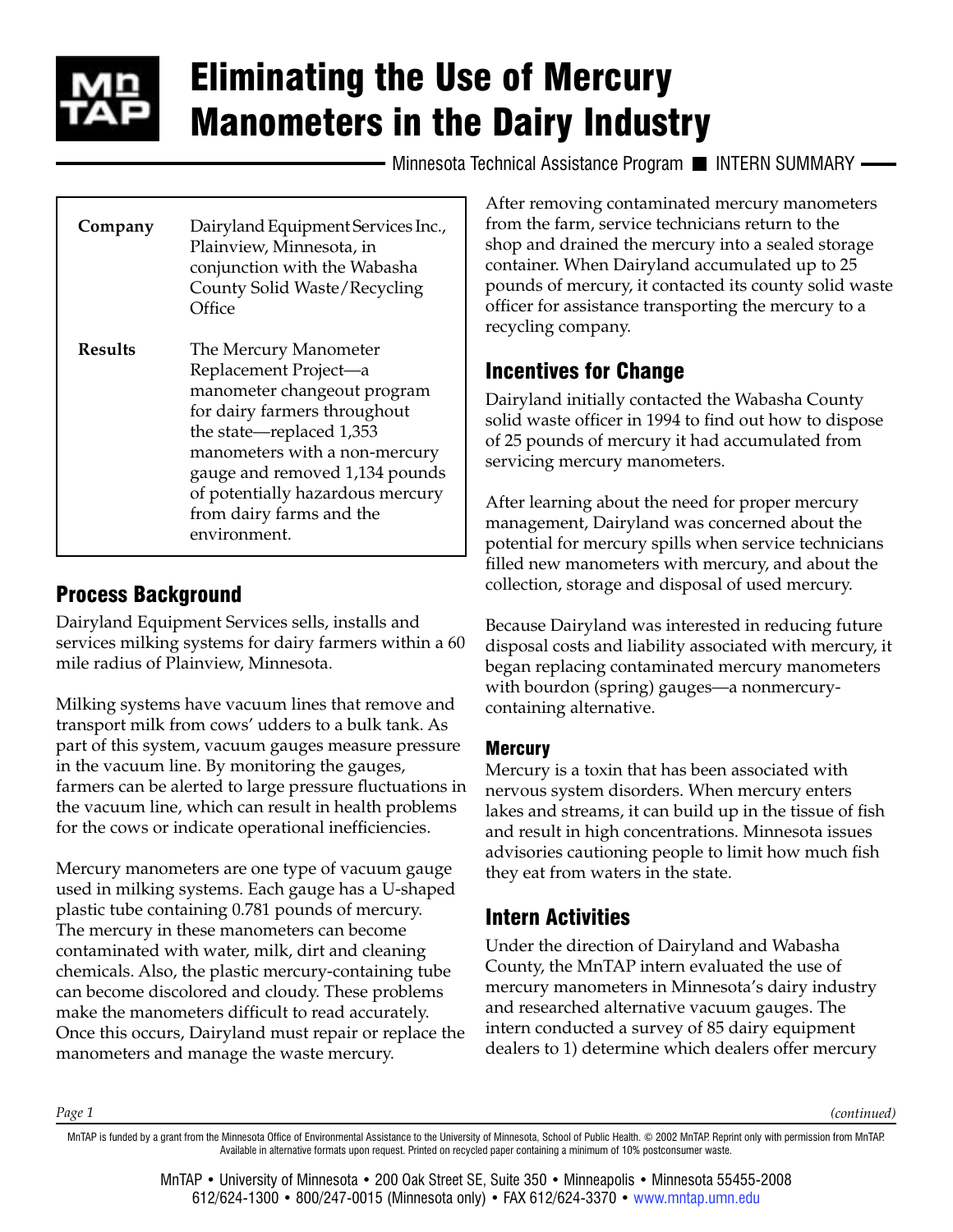manometers, and 2) estimate the amount of mercury present on dairy farms and at equipment dealerships.

#### Volume of Mercury

Responses from the equipment dealers survey indicated that nearly 20 percent of all Minnesota dairy farms—2,357 farms—had mercury manometers. These manometers contained a total of about 1,825 pounds of mercury. An additional 205 pounds of mercury were in storage or in use at dairy equipment dealerships. In 1994 alone, Dairyland accumulated 15 pounds of waste mercury for recycling.

#### Alternative Gauges

Based on current dairy industry standards for vacuum gauges, accuracy, durability and cost, the intern found that bourdon liquid-filled gauges and digital gauges were acceptable alternatives to mercury manometers.

**Bourdon liquid-filled gauges.** The intern determined that the bourdon gauges need to be stainless steel and filled with oil. Stainless steel will prevent corrosion by contaminants, and oil dampens vibrations resulting in smaller needle fluctuations and greater accuracy. The oil also lubricates the moving mechanical parts, which reduces wear. Similar gauges are currently used in the dairy industry and retail costs are comparable to that of mercury manometers.

**Digital gauges.** Digital gauges give more precise readings and have a higher degree of accuracy than mercury or bourdon gauges. Unlike other gauges, digital gauges require a power source. Because the gauges are in use at least 35 hours per week, the intern suggested that the gauges be powered by the same source as the milking system so they can be turned on and off with the system. A few digital gauges were in the price range of mercury manometers.

Equipment manufacturers recommend that service technicians use a bourdon gauge or digital gauge to test the milking systems they are servicing. The gauges used in the field should be calibrated with a mercury manometer kept at the shop.

## Conclusion

Dairyland plans to continue replacing contaminated mercury manometers with nonmercury-containing gauges to help reduce the amount of mercury on Minnesota farms.

With support form a Legislative Commission on Minnesota Resources grant, the Minnesota Department of Agriculture conducted the Mercury Manometer Replacement Project. The manometer changeout program for dairy farmers throughout the state replaced 1,353 manometers with a nonmercury gauge and removed 1,134 pounds of mercury.

## Management Options

The Minnesota Pollution Control Agency (MPCA) recommends the following management options when replacing mercury manometers.

- •Take mercury and mercury manometers to a mercury recycling facility or arrange with a waste hauler to take them to a recycling facility. A sample list of mercury recycling facilities is included below. Contact recyclers directly for shipping information, prices and a list of haulers that serve their facilities.
- •Check with dairy equipment dealers to see if they accept mercury or mercury manometers for recycling.
- •Check with the county solid waste office to see if any other services are available in the area.
- •If accessible management services are not available, store mercury and mercury manometers until services are established in the area.

#### Storage

Always store mercury and mercury manometers removed from service in covered leak-proof containers, such as small plastic buckets with sealable lids. Mark containers as appropriate: "Mercury for Recycling" or "Mercury Manometers for Recycling."

#### Shipping Invoice

When shipping mercury or mercury manometers to another location, an invoice must accompany each shipment. That invoice must include the date of shipment, the amount of mercury or number of mercury manometers in the shipment, the location from where the waste is being shipped, and the destination of the shipment. Keep a copy of each invoice as a record of the shipment.

## Mercury Recycling Facilities

MnTAP maintains this list of mercury recycling facilities solely as a service to Minnesota companies. This is not a complete list of facilities and does not represent an endorsement by MnTAP. MnTAP, by providing this list, does not represent that the services